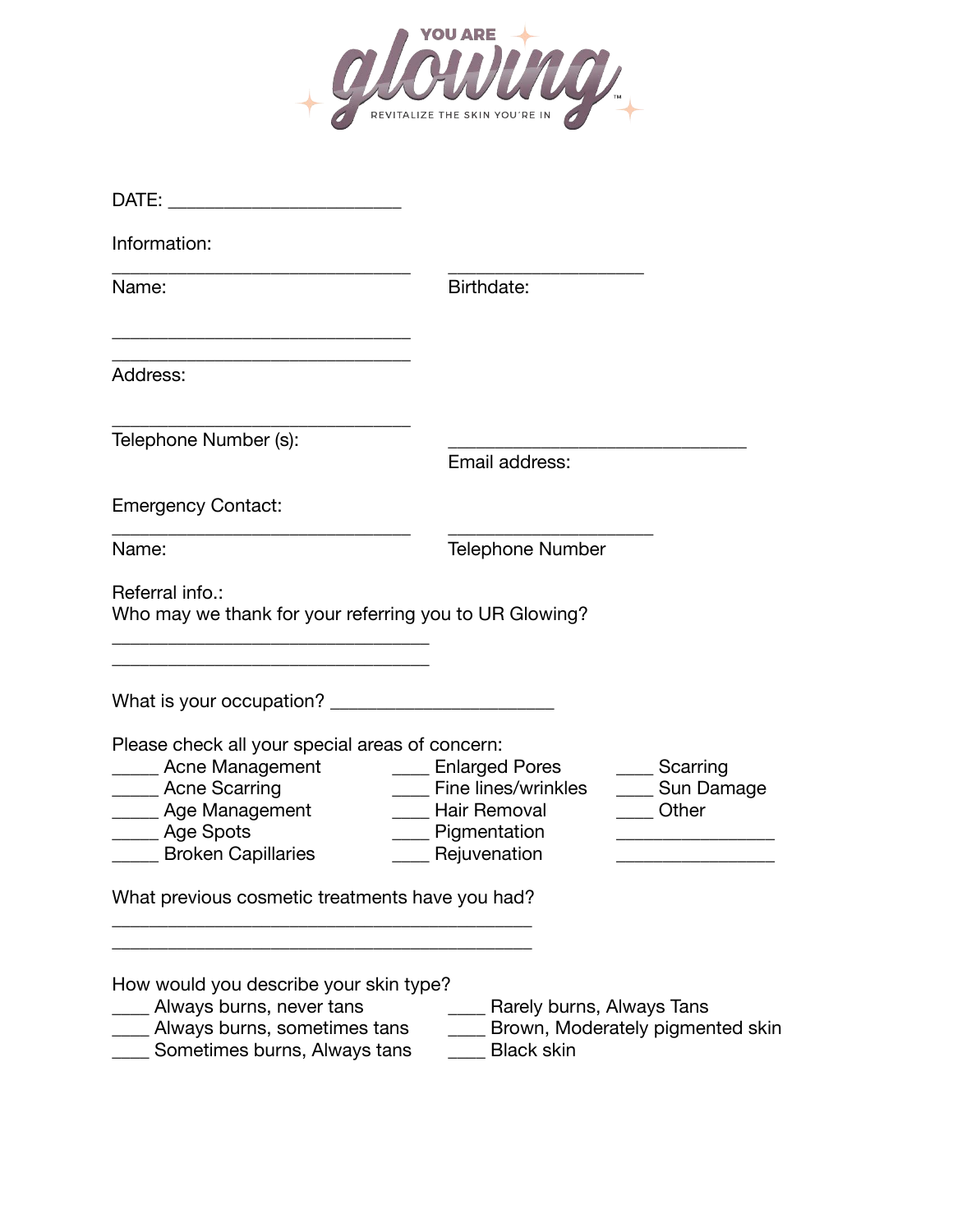| Arthritis<br>__ Blood clotting                                                                                                                                                                                                                | ____ high blood pressure<br>HIV/Aids                                                |  |  |  |
|-----------------------------------------------------------------------------------------------------------------------------------------------------------------------------------------------------------------------------------------------|-------------------------------------------------------------------------------------|--|--|--|
| issues<br>____ Cancer<br>Diabetes<br>_____ Frequent cold                                                                                                                                                                                      | ____ Hormone(s) imbalance<br>____ Keloid scarring<br>Seizure disorder               |  |  |  |
| sores<br>____ Hepatitis<br>____ Herpes                                                                                                                                                                                                        | ____ Thyroid imbalance<br>Any active infections<br>If Yes, describe________________ |  |  |  |
| <b>NONE</b>                                                                                                                                                                                                                                   |                                                                                     |  |  |  |
|                                                                                                                                                                                                                                               | Are you pregnant? ________ Yes _______No Last Menstrual period ____________         |  |  |  |
| Are you allergic to any of the following?<br>______Aspirin _________Latex<br>Lidocaine _____ Hydroquinone                                                                                                                                     | ___Hydrocortisone<br>Skin bleaching agents                                          |  |  |  |
| <b>NONE</b>                                                                                                                                                                                                                                   |                                                                                     |  |  |  |
|                                                                                                                                                                                                                                               | Are you sensitive to any soaps, ointments or lotions? _____ yes _____ no            |  |  |  |
| Does your skin get blotchy, red or irritated easily? _____ yes ______ no                                                                                                                                                                      |                                                                                     |  |  |  |
| Do you have an artificial tan or have you had significant sun exposure in the last 4-6                                                                                                                                                        |                                                                                     |  |  |  |
|                                                                                                                                                                                                                                               | Have you ever had a Chemical Peel? _____ yes ____ no If yes, when? _________        |  |  |  |
|                                                                                                                                                                                                                                               | Are you taking any medications? _____ yes ____no                                    |  |  |  |
|                                                                                                                                                                                                                                               | Do you take any mood altering or anti-depressant medication? _____ yes _____ no     |  |  |  |
|                                                                                                                                                                                                                                               | If yes, when? $\frac{1}{2}$ [13]<br>Have you ever taken acutane? __ yes __ no:      |  |  |  |
| If yes when $\frac{1}{2}$                                                                                                                                                                                                                     | Have you ever taken tetracycline, motrin, advil, ibuprofen? ____ yes ____ no:       |  |  |  |
| Do you use any topical medications? __ yes __ no: If yes, what? ___________<br>Have you ever had laser hair removal? ____ yes ____ no: If yes, when? ________<br>have you had an adverse reactions? ______yes _____no: If yes, what happened? |                                                                                     |  |  |  |

Please check all the medical conditions that apply to you: